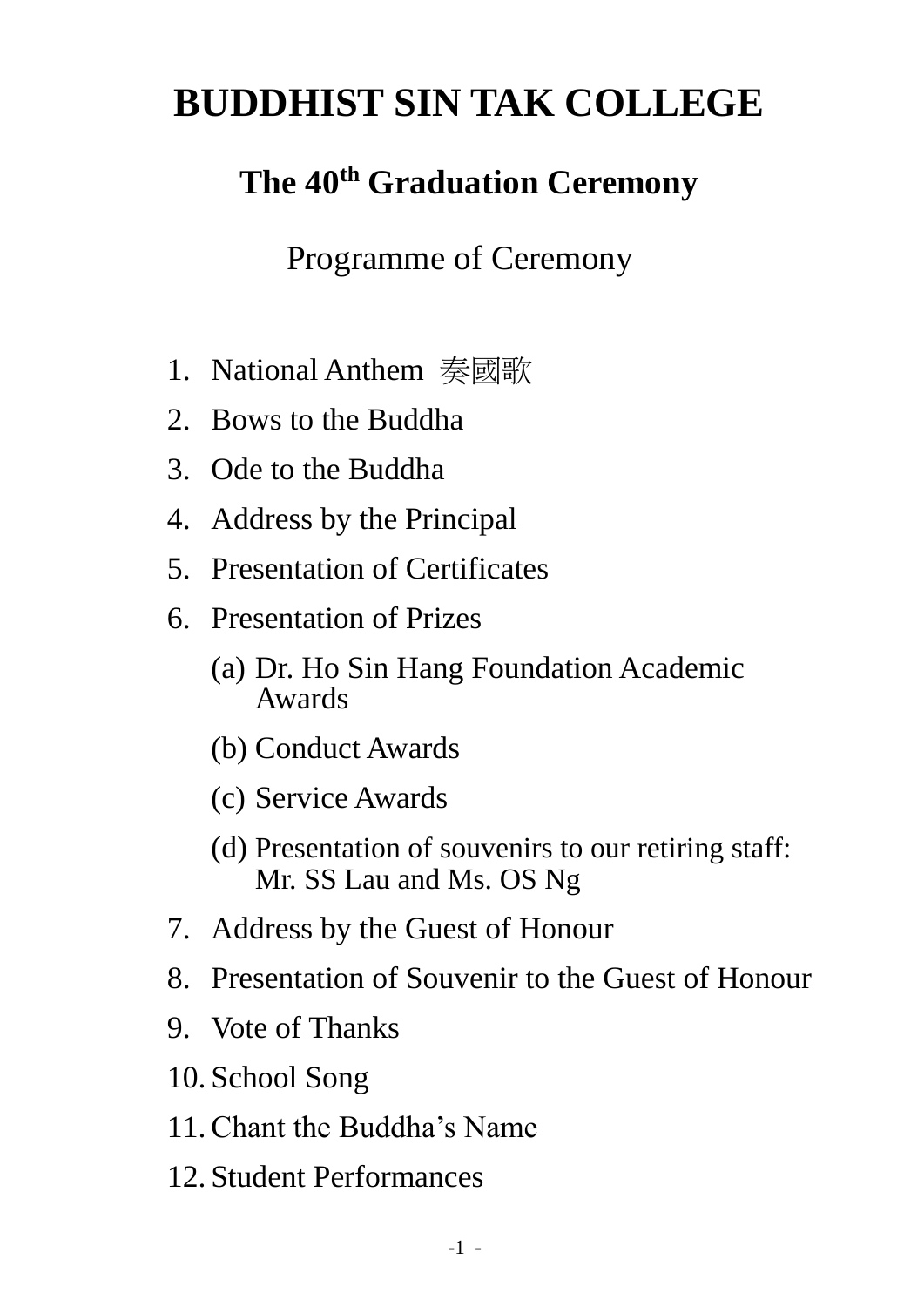### **S.6 GRADUATES**

| <b>6A</b> * Chan Leong Wa<br>Chow Man Yee<br>Kei Shuk Yee                                                                                                                                   | 陳亮華<br>周敏儀<br>紀淑儀                                                                 | Cheung Hoi Ching<br>Chu Lai Shan Mavis<br>Kwan Kin Wo                                                                                                                                 | 張海晴<br>朱麗珊<br>關健和                                                  |        | Cheung Shun Yim 張淳焰<br>Hung Kam San<br>* Kwong Yun Yin                                                                                                                     | 洪錦燊<br>鄺潤姸                                                         |
|---------------------------------------------------------------------------------------------------------------------------------------------------------------------------------------------|-----------------------------------------------------------------------------------|---------------------------------------------------------------------------------------------------------------------------------------------------------------------------------------|--------------------------------------------------------------------|--------|----------------------------------------------------------------------------------------------------------------------------------------------------------------------------|--------------------------------------------------------------------|
| Lam Kam Ho<br>Lee Tsz Ching<br>Ling Yik Fong<br>Lui Man Sum<br>Wong Ka Hin<br>* Wong Yuen Jing<br>Yu Hiu Lam<br><b>Yuen Suet Ying</b>                                                       | 林錦濠<br>李芷晴<br>凌奕鈁<br>呂汶深<br>黃嘉軒<br>王婉晶<br>余曉霖<br>袁雪凝                              | Lau Ka Yi<br>Leung Kwan Ho<br>* Lo Hoi Lam<br>Poon Pui Shan<br>Wong Man Yan<br>Yau Hon Chiu<br>Yu Ho Yan<br>Yung Wing Sum                                                             | 劉嘉怡<br>梁君豪<br>勞凱琳<br>潘佩珊<br>黃雯茵<br>邱漢超<br>余昊忻<br>翁詠芯               |        | Law Ka Wai<br>Li Yee Tung<br>Lo Wing Yan<br>Tse Shu Yue Zoe<br>Wong Po Yan Betty<br>Yim Lok Tung<br>Yuen Lok Nga                                                           | 羅嘉慧<br>李倚彤<br>盧詠茵<br>謝澍濡<br>黃寶欣<br>嚴樂彤<br>袁樂雅                      |
| $6B * Chan Long Yin$<br>Cheung Wang Yiu<br>Chow Tsz Ching<br>Ip Ting Fung<br>Lau Tsun Long<br>Leung Sui Ying<br>Lo Chun Yan<br>Ng Yui Hong<br>* Wong Ka Hei<br>Wong Wa Kin<br>Yeung Pui Man | 陳朗然<br>張宏耀<br>周子晴<br>葉廷封<br>劉浚 <b>㮾</b><br>梁穗盈<br>盧雋昕<br>吳睿康<br>黃家熙<br>黃華健<br>楊沛文 | Chau Tsz Tsun<br>Cheung Yun Yu<br>Chung Yan Kiu<br>Lam Cheuk Kiu<br>Law Ho Hin<br>* Li Shing Kwan<br>Luo Deren<br>Poon Wai Kin<br>Wong Kang Shing 王耿城<br>Yau Chin Fai<br>Yu Shun Hang | 周梓駿<br>張潤榆<br>鍾因翹<br>林卓橋<br>羅皓軒<br>李盛坤<br>羅德仁<br>潘偉健<br>邱展輝<br>余信衡 |        | Cheung Kam To<br>Chow Pui Kwan<br>* Hung Kwan Lung<br>Lam Tim Po<br>Law Kiu Fung<br>Li Wan Ho<br>Ng Miu Yum<br>Wan Tsz Tung<br>Wong Tsun Hang<br>Yau Ka Yu                 | 張錦濤<br>鄒佩筠<br>洪君龍<br>林添宝<br>羅喬峰<br>李雲皓<br>吳妙音<br>溫芷彤<br>黃浚恒<br>邱嘉裕 |
| $6C *$ Au Yeung Chun Ni 歐陽珍妮<br>Chiang Wing Tung<br>Chow Ying Tung 周映彤<br>Fung On Sang<br>Kwok Pui Yu<br>* Law Sin Yi Cindy<br>Lee Kong Hang<br>Li Wing Tung<br>Ng Po Ying<br>Wong Ka Ho    | 蔣泳桐<br>馮安生<br>虢珮汝<br>羅善怡<br>李港衡<br>李泳彤<br>吳寶瑩<br>黃嘉豪                              | Chan Nga Yat<br>Chiu Wang Tat<br>Chu Tsz Kin<br>Ho Ka Hin<br>Lau Nga Yan<br>Lee Hon Yi<br>Leung Hiu Ching Kelly<br>* Lo Chung Hang<br>Ng Shu Man<br>Yeung Ka Yi                       | 陳雅逸<br>趙弘達<br>朱梓健<br>何嘉軒<br>劉雅欣<br>利瀚頤<br>梁曉晴<br>盧頌衡<br>吳樹汶<br>楊嘉怡 | $\ast$ | Chan Wing Yiu<br><b>Chow Pak Tak</b><br>Chung Wing Fung Thomas<br>Hon Kwan Yee<br>Lau Yuk Yu<br>Lee Ka Ching<br>Leung Ki Kwan<br>Ma Siu Ming<br>Tsang Ka Lam<br>Yu Man Sze | 陳穎堯<br>周柏特<br>鍾榮峰<br>韓坤儀<br>劉淯瑜<br>李家証<br>梁淇鈞<br>馬肇明<br>曾嘉琳<br>余雯詩 |
| <b>6D</b> * Chan Chi Yan<br>Chan Yan Wing<br>Cho Pui Lam<br>* Ho Cheuk Tung                                                                                                                 | 陳芓蒑<br>陳欣穎<br>左沛林<br>何卓烔                                                          | Chan Sin To<br>Cheng Yiu Lung<br><b>Chung Shuk Yee</b><br>Ho Wing Fei                                                                                                                 | 陳善韜<br>鄭耀龍<br>鍾淑儀<br>何穎斐                                           |        | Chan Tsz Ki<br>Cheung Wing Shan<br>Hau Hiu Yu<br>Hung Nga Yuet                                                                                                             | 陳芷淇<br>張詠珊<br>侯曉宇<br>洪雅悅                                           |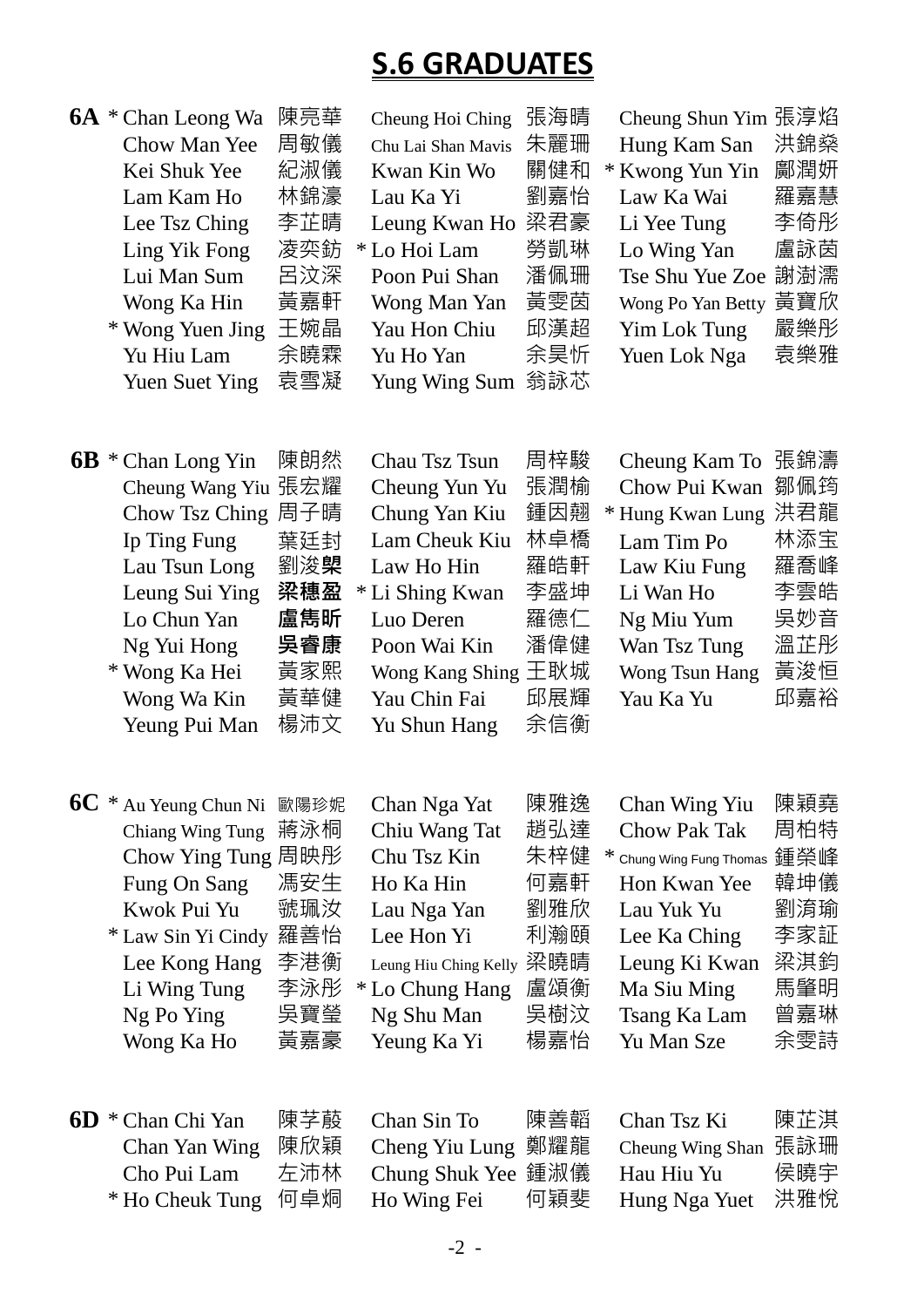| Hung Wai                  | 洪瑋  | Kwok Hiu Lam 郭曉琳   |     | Lam Fung Yee        | 林鳳儀 |
|---------------------------|-----|--------------------|-----|---------------------|-----|
| Lee Siu Fai               | 李肇輝 | Lee Wing Keung 李永強 |     | Leung Cheuk San 梁卓新 |     |
| * Leung Ming Lun Gary 梁銘麟 |     | Li Kai Nam         | 李啟南 | Lo Kwan Wong        | 羅君皇 |
| Lo Wing Yu                | 勞穎渝 | Ng Hoi Sze         | 吳凱詩 | Ng Lai Fong         | 吳麗芳 |
| Ng Wing Suet              | 吳穎雪 | Wong Sze Na        | 黃思娜 | Wong Tsz Hin        | 黃梓軒 |
|                           |     |                    |     |                     |     |

| $6E *$ Chan Lai Ling           | 陳麗玲 | Chan Miu Sze       | 陳妙詩 | Chang Yi Ting   | 張懿婷 |
|--------------------------------|-----|--------------------|-----|-----------------|-----|
| Cheng Kwan Chun 鄭均俊            |     | Cheng Sai Man      | 鄭世民 | Cheong Pui Sang | 莊培生 |
| Kwan Tsz Fung                  | 關子鋒 | Lai Chi Shing      | 賴自城 | * Lam Ho Yan    | 林昊昕 |
| Lam Hon Chiu                   | 林漢超 | Lau Sui Ki         | 劉瑞淇 | Lee Sum Ying    | 李鈊滎 |
| Leung Hok Ching 梁學程            |     | Li Ka Yi           | 李嘉怡 | Li Ni           | 李妮  |
| Lin Kam Lai                    | 連錦麗 | Ng Wing Fung       | 吳穎鋒 | * Tsang Ho Chun | 曾浩俊 |
| <b>U</b> Muk Chun              | 余沐珍 | Wong Hiu Ching 王曉晴 |     | Wong Ka Hung    | 黃嘉鴻 |
| Wong Kwan Kam 黃筠淦              |     | Yau Pui Ching      | 邱佩晴 | Yu Chun Yin     | 干俊彥 |
| $V_{\text{unof}} V_{\text{u}}$ | 送理  |                    |     |                 |     |

| $6F *$ Chan Hei Tak     | 陳熙德 | Chan Kwan Long 陳琨朗       |     | Chan Pui Ying  | 陳珮瑩 |
|-------------------------|-----|--------------------------|-----|----------------|-----|
| Chan Shuk Han           | 陳淑嫻 | Chan Wai Long            | 陳懷朗 | Cheng Siu Hang | 鄭肇鏗 |
| Chiu Hoi Lam            | 趙凱霖 | Chiu Man Wa              | 趙文華 | *Hui Chin Pang | 許展鵬 |
| Hui Ka Wai              | 許家瑋 | Hung Tak Yuen Dennis 孔德源 |     | Lau Hin Ting   | 劉獻霆 |
| Law Ka Ying             | 羅嘉盈 | Leung Tsz Ying           | 梁芷盈 | Li Ka Chun     | 李嘉晋 |
| Li Ka Ling              | 李家玲 | Ng Cheuk Hei             | 吳焯曦 | * Pang Tik Kan | 彭迪勤 |
| Tang Yik Sang Dicky 鄧亦生 |     | Tse Cheuk Ying           | 謝焯盈 | Tse Wai Yin    | 謝慧妍 |
| Wong Chui Man 黃翠雯       |     | Wong Siu Hin             | 黃兆軒 | Wong Tsz Wing  | 黃子穎 |
| Yip Ka Wai              | 葉嘉偉 |                          |     |                |     |

\* Class Representatives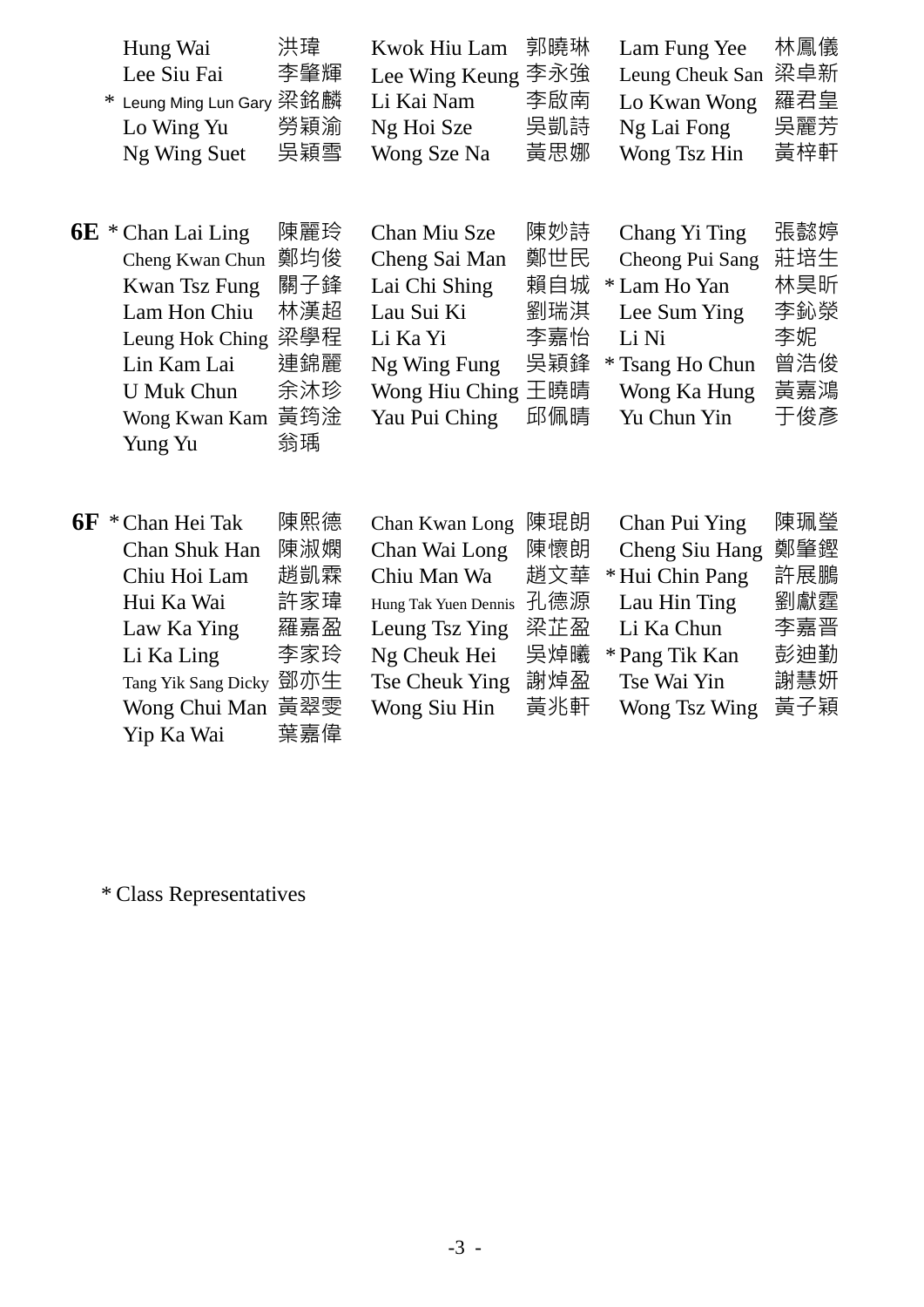### **PRIZE WINNERS**

### *Dr. Ho Sin Hang Foundation Academic Award:*

| <b>First</b>                              | Second          | <b>Third</b>      |     |
|-------------------------------------------|-----------------|-------------------|-----|
| <b>6A</b> Yu Hiu Lam                      | 余曉霖 Wong Ka Hin | 黃嘉軒 Chow Man Yee  | 周敏儀 |
| 6B Lam Cheuk Kiu 林卓橋 Yeung Pui Man        |                 | 楊沛文 Wong Wa Kin   | 黃華健 |
| 6C Chow Ying Tung 周映彤 Fung On Sang        |                 | 馮安生 Leung Ki Kwan | 梁淇鈞 |
| <b>6D</b> Lam Fung Yee 林鳳儀 Cheng Yiu Lung |                 | 鄭耀龍 Cho Pui Lam   | 左沛林 |
| 6E Leung Hok Ching 梁學程 Yu Chun Yin        |                 | 于俊彥 Ng Wing Fung  | 吳穎鋒 |
| <b>6F</b> Chan Kwan Long 陳琨朗 Ng Cheuk Hei |                 | 吳焯曦 Hui Ka Wai    | 許家瑋 |

#### *Conduct Award:*

| <b>6A</b> Chow Man Yee   | 周敏儀 | Lee Tsz Ching       | 李芷晴 |
|--------------------------|-----|---------------------|-----|
| <b>6B</b> Chow Tsz Ching | 周子晴 | Chung Yan Kiu       | 鍾因翹 |
| <b>6C</b> Chow Ying Tung | 周映彤 | Fung On Sang        | 馮安生 |
| <b>6D</b> Lo Wing Yu     | 勞穎渝 | Ng Lai Fong         | 吳麗芳 |
| <b>6E</b> Chang Yi Ting  | 張懿婷 | Leung Hok Ching 梁學程 |     |
| <b>6F</b> Chan Pui Ying  | 陳珮瑩 | Ng Cheuk Hei        | 吳焯曦 |

#### *Service Award:*

| <b>6A</b> Poon Pui Shan    | 潘佩珊 | Wong Ka Hin | 黃嘉軒                      |
|----------------------------|-----|-------------|--------------------------|
| <b>6B</b> Luo Deren        | 羅德仁 | Ng Miu Yum  | 吳妙音                      |
| <b>6C</b> Law Sin Yi Cindy | 羅善怡 | Ng Po Ying  | 吳寶瑩                      |
| <b>6D</b> Chan Sin To      | 陳善韜 | Hung Wai    | 洪瑋                       |
| <b>6E</b> Lam Ho Yan       | 林昊昕 | Lau Sui Ki  | 劉瑞淇                      |
| <b>6F</b> Chan Wai Long    | 陳懷朗 |             |                          |
|                            |     |             | Hung Tak Yuen Dennis 孔德源 |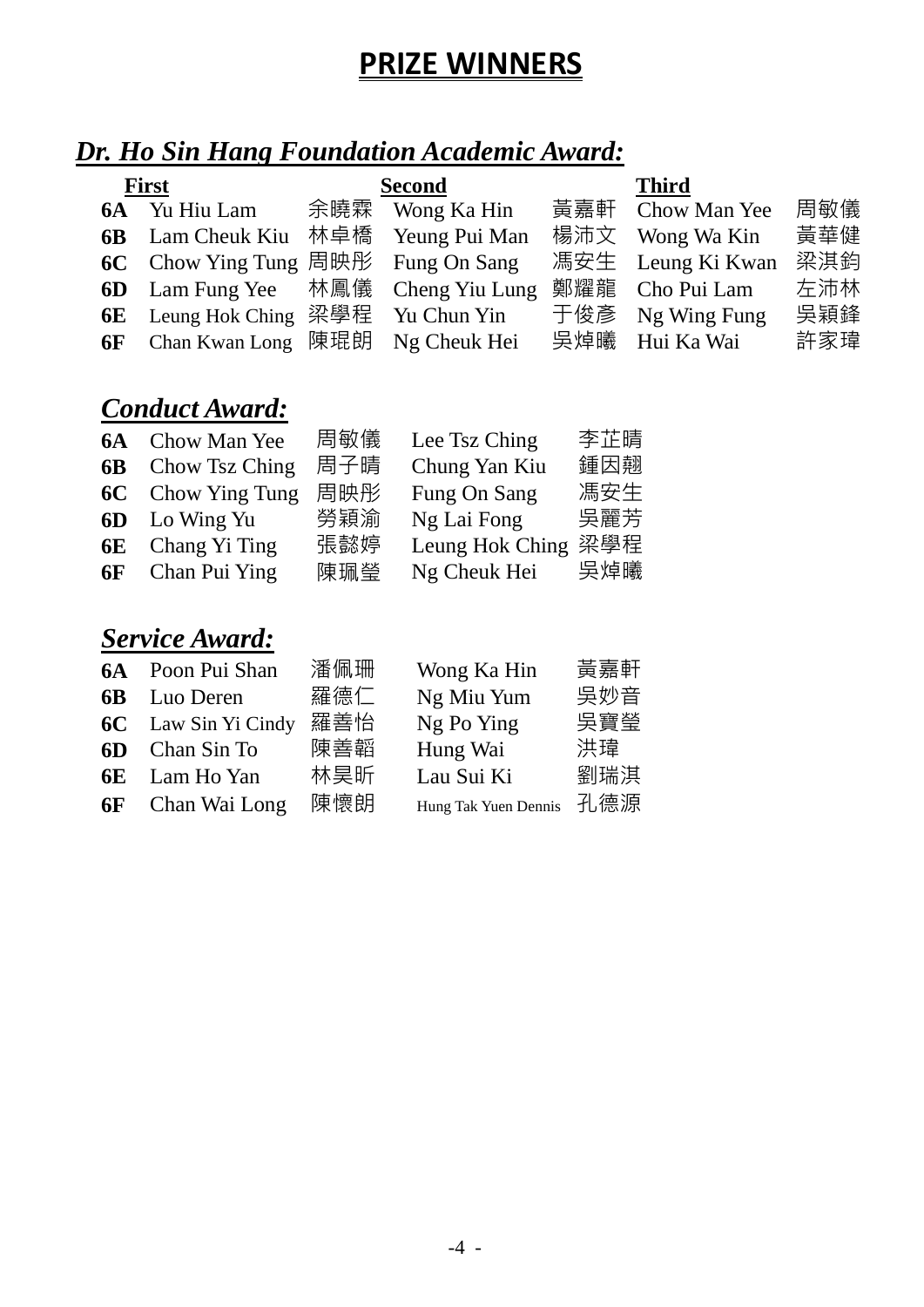### **Address by the Principal**

#### **30th June 2016 – Graduation day**

Welcoming speech for the graduation day 2016 Dear Mr. Yeung, school managers, distinguished guests, parents, teachers and students of BSTC, ladies and gentlemen,

Good afternoon! First let me extend my warmest welcome to our guest of honor for the graduation ceremony this afternoon, Mr. Kevin Yeung. Mr. Yeung is the Under Secretary for Education of the Government of the Hong Kong Special Administrative Region. Before joining the Government in 1992, Mr. Yeung had worked in the private sector for seven years. During his service in the Government, Mr. Yeung has worked in a number of bureaux and departments, including the Food and Health Bureau, the Home Affairs Bureau, the Kowloon City District Office, and the Hong Kong Economic and Trade Office in Sydney. Mr. Yeung holds a Bachelor of Social Sciences degree from the University of Hong Kong (HKU) and a Master of Business Administration degree from the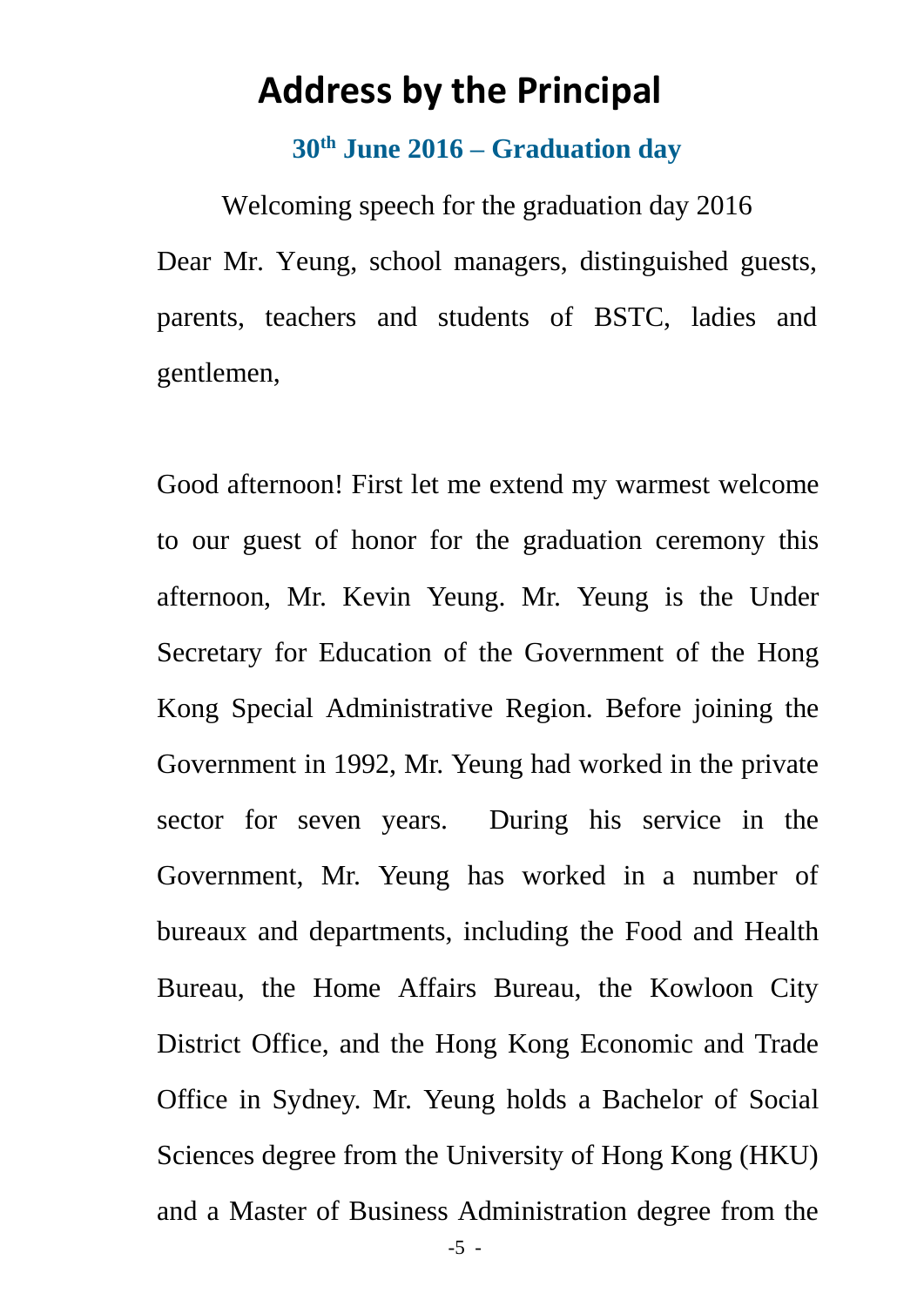Royal Melbourne Institute of Technology University in Australia.

Mr. Yeung serves as the Under Secretary and maintains a good relationship with all stakeholders while considering different policies as well as tackling education problems. Mr. Yeung's sincerity and frankness have always been well received among different stakeholders in the education sector and we all look forward to having more communication and cooperation with the Education Bureau in the future.

Dear graduates, please also give another big round of applause to your dedicated teachers and supporting staff, who have contributed much of their personal time to taking care of you during the past six years. Without these dedicated teachers and staff, I am sure you would have come across much more difficulties during your secondary school life.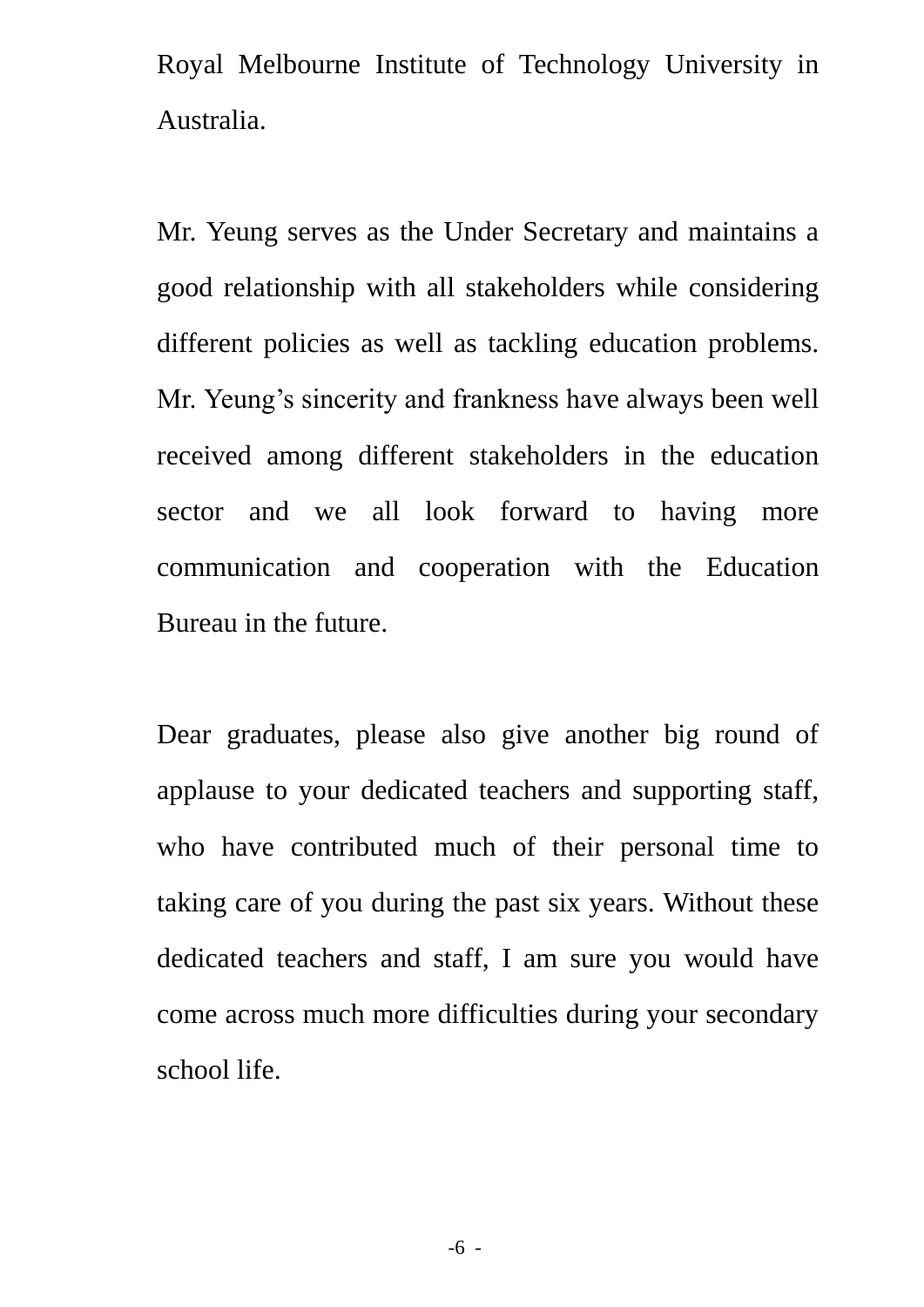We have been working very hard to make Sin Tak a caring and supportive learning community, with the aim of providing challenging and inspiring learning experience to equip our students with necessary knowledge, skills and a positive attitude towards life. We have chosen pre-lesson tasks and questioning techniques as our major concerns for the past few years, expecting that our students will become responsible learners and make more efficient and effective use of lesson time and preparation time, so as to extend their learning beyond the routine lessons. With our dedicated and committed teachers, I am confident that the experience you gained in lessons will continue to be invaluable assets which can help you overcome the difficulties ahead.

This afternoon, we are together again to celebrate the graduation day for our form 6 graduates. I can see many familiar faces, eagerly looking around for their classmates and teachers. We can still recall the memorable time at the farewell party for the S6 students this year. Time flies and now, form six graduates, you are moving on to the next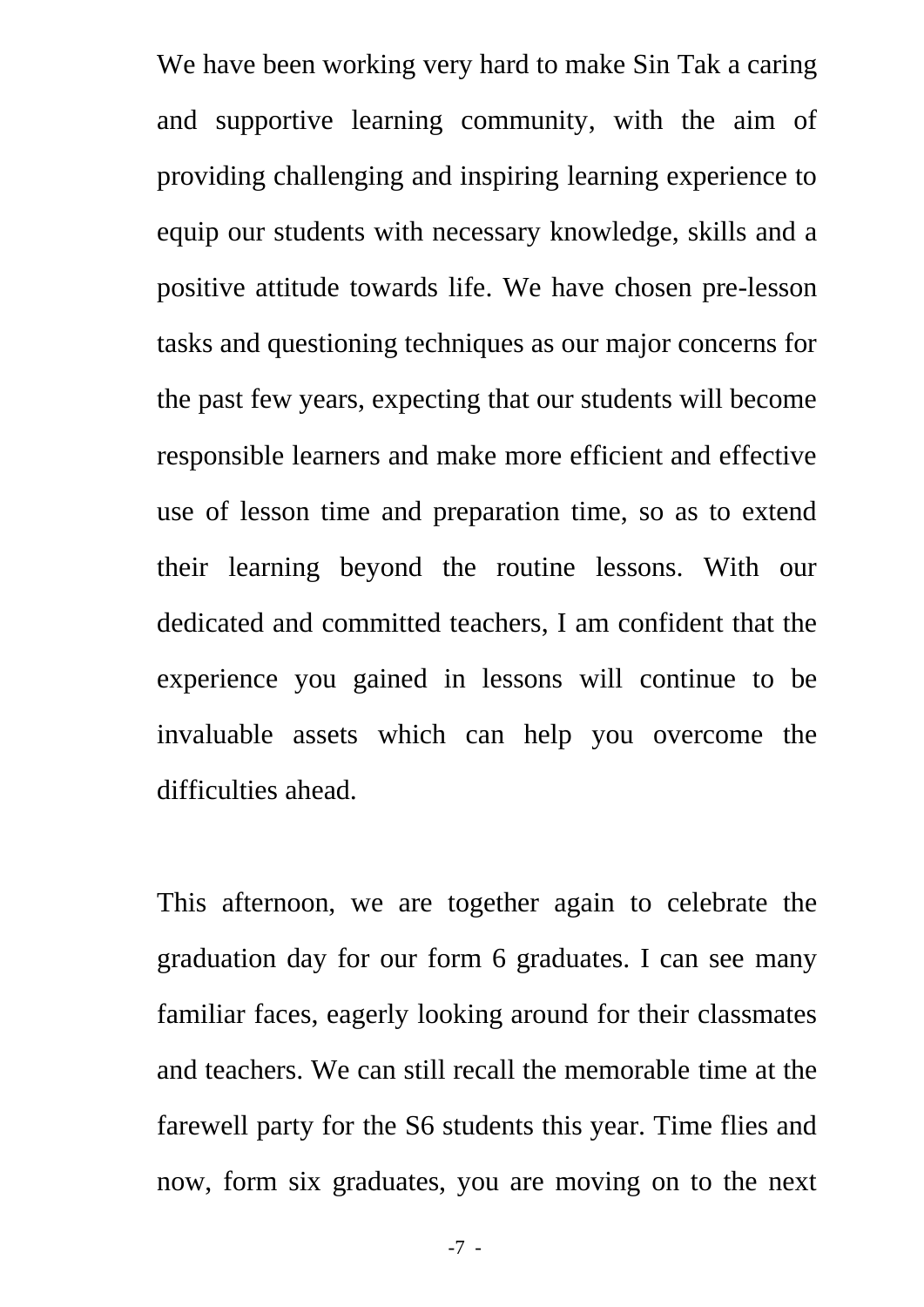stage of life where you are bound to face different challenges and difficulties. I hope you found the NSS education system and your learning experience at Sin Tak fruitful and enjoyable. Do remember that we have already arranged a briefing session this coming Saturday, July 2<sup>nd</sup>. Please invite your parents to come with you that day, as we will disseminate the most up-to-date information about university admission that morning.

I am sure you are all waiting eagerly for Mr. Yeung's inspiring speech in a while. Let's give a big hand once again to our guest of honor, Mr. Kevin Yeung. Thank you!

Jack Ho Moon Tim Principal, Buddhist Sin Tak College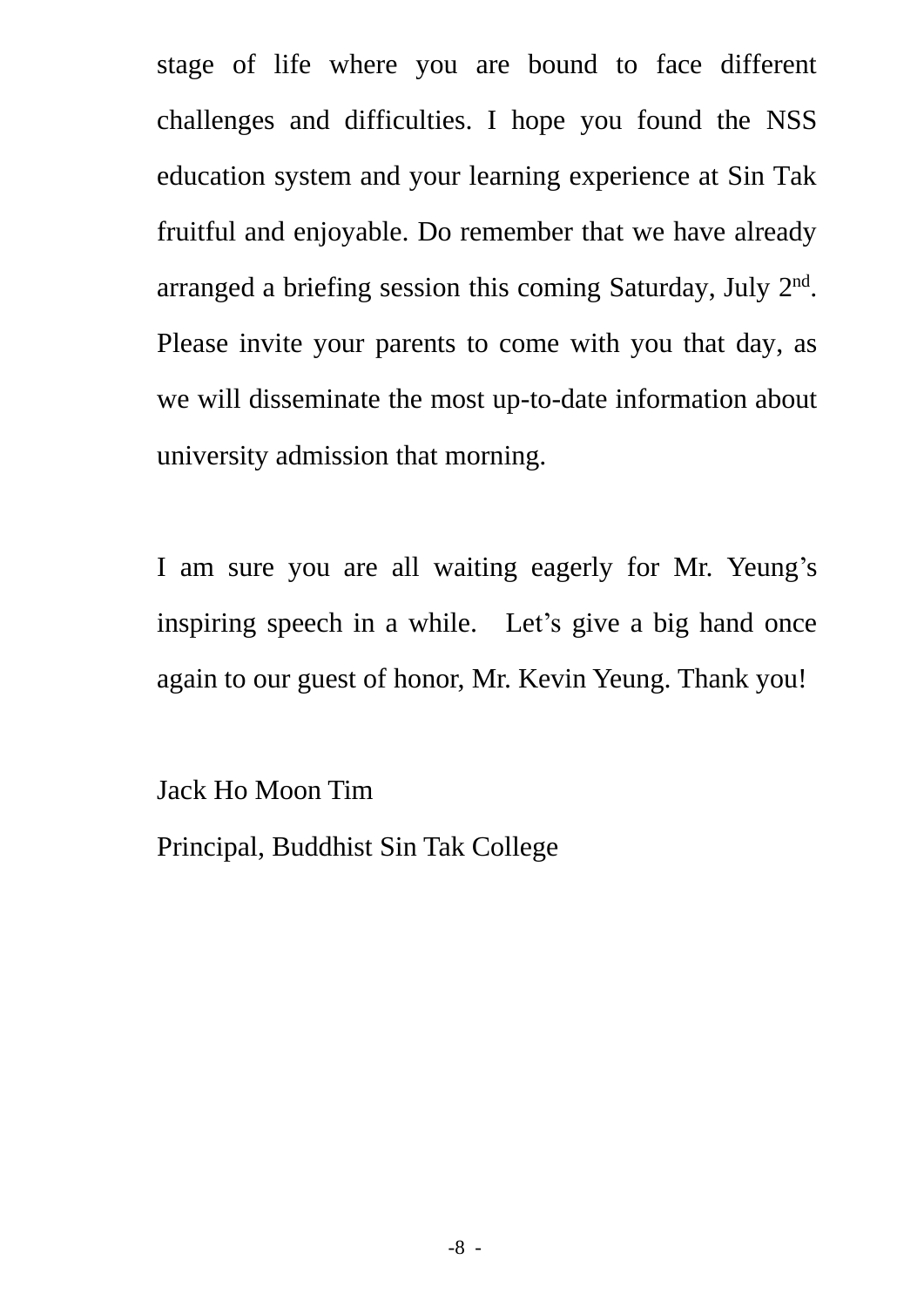### VOTE OF THANKS 2016

Good afternoon Mr. Yeung, Mr. Ho, parents, teachers and fellow schoolmates.

Today is one filled with gratitude. A day that symbolizes acknowledgement. Of our success, our challenges, and most of all, our cumulative effort. It is also a day on which, for the last time, we say goodbye to our school and our school life.

The ultimate constant in life is always change. We as teenagers have seen quite a shift in the tides, especially in the society we currently live in. As did our predecessors. As will our successors. But this school, this very place we have spent six years in, will always be our sanctuary. Buddhist Sin Tak College has been, and will remain a place where we are protected, and are brought up as future pillars of society. Therefore, I would like to express my gratitude to all the people for making Buddhist Sin Tak College our home.

Firstly, I would like to thank all the teachers for being our allies, friends and family. You stand by us when we face challenges that may drown us, illuminating the right path for us. You pass invaluable knowledge to us, not just for our public exams and intellectual development, but also for our mental and personal improvement. We are now ready to be responsible, independent and compassionate citizens because of you. Our teachers, to all of you, I give our deepest gratitude. Let's give a round of applause for our dedicated teachers!

I would also like to express my most sincere thankfulness to all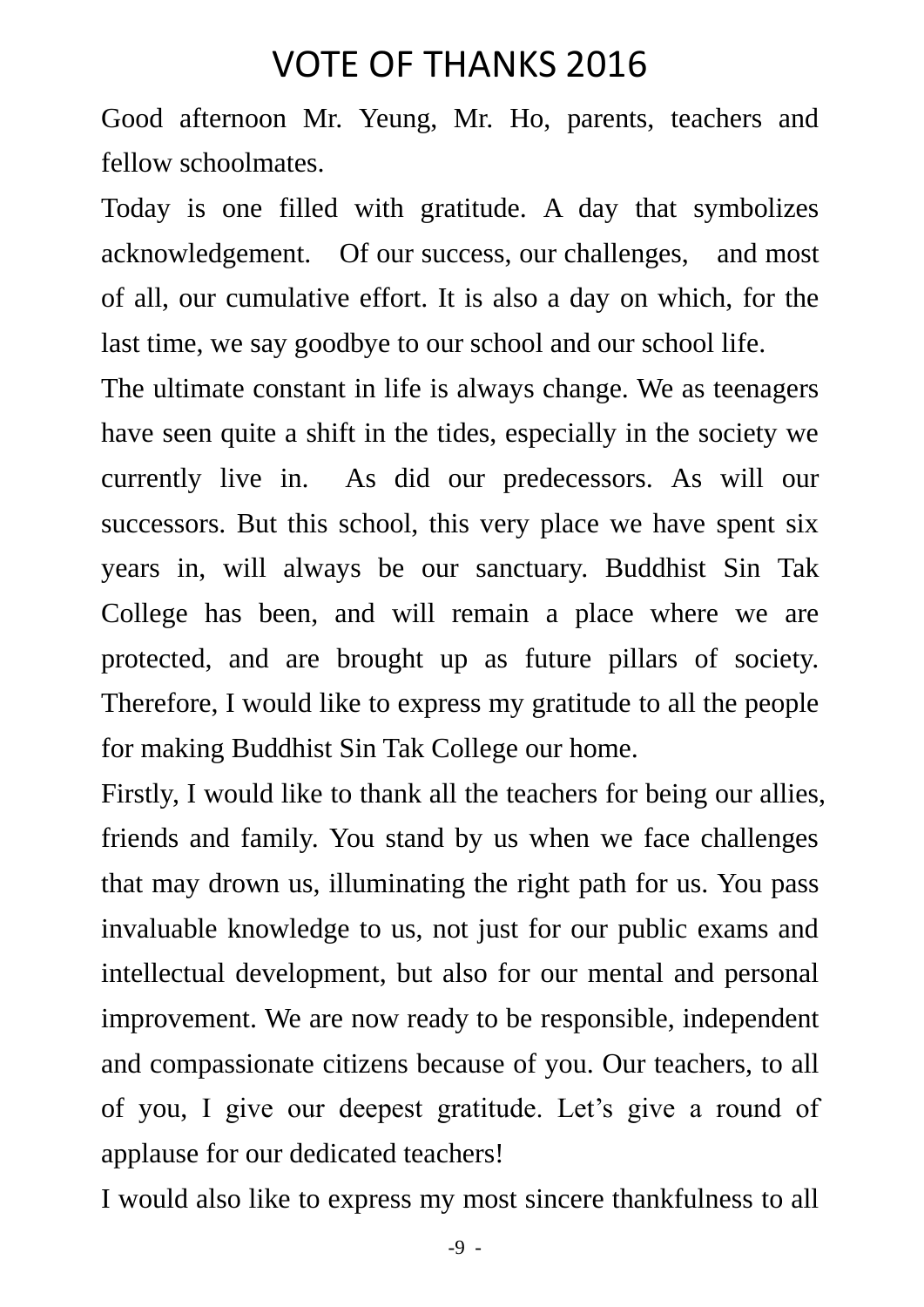our parents. Piles of assignments bombarded us, followed by yet another stack of homework. Working overnight and staying late at school was the norm for many of us. The amount of our work was relentless. And yet we were still given a moment of true peace when we got home and found a bowl of hot soup waiting for us. Our parents helped shoulder our burden by listening to our babble and complaints about our school work. We would never have made our way through these obstacles without your support. My fellow graduates, let's give another round of applause for our caring parents!

My fellow graduates, today is a day when all the effort we have made since the first day we arrived at the school has come to a fruitful conclusion. It is a day of completion and accomplishment. But the end is only yet another beginning. We have come far, yes. Perhaps further than we might be able to comprehend. But let's bear in mind that there are always potential storms ahead of us, gales that threaten harshness and brutality. Today, we are thankful for being able to deal with difficulties. We are thankful that we have the capacity to stay strong.

My fellow graduates, this might be our finale. But this is only an overture to something more promising and exciting to come. Schoolmates, please rise with me. Please give your greatest applause to our home for one last time. Good-bye, and thank you.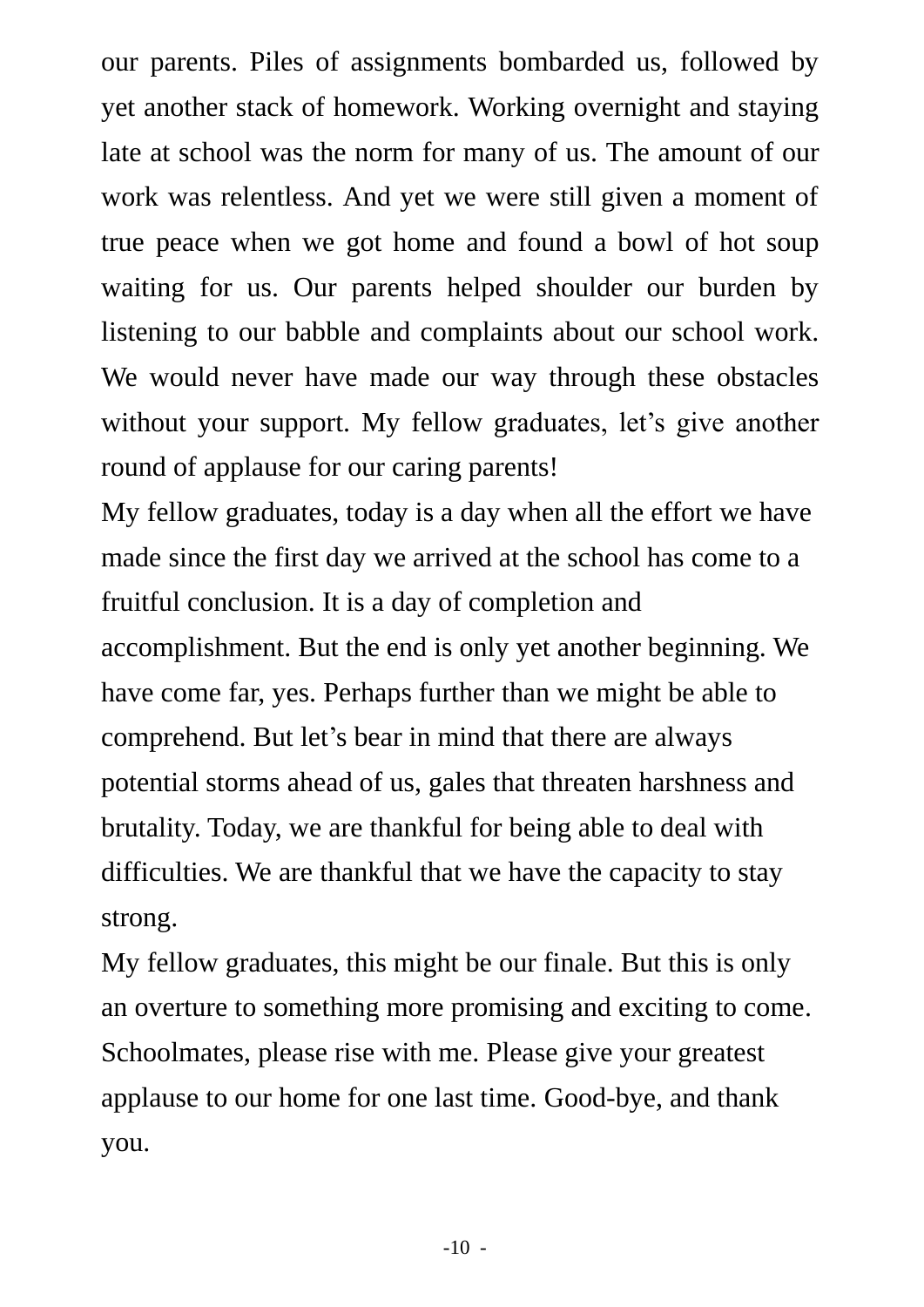## **ORGANISING COMMITTEE**

| Overall co-ordinator:       | Hau Hiu Yu 侯曉宇(6D)                                       |
|-----------------------------|----------------------------------------------------------|
| <b>Masters of Ceremony:</b> | Chow Man Yee 周敏儀(6A)                                     |
|                             | Wong Kang Shing $\pm \mathbb{R} \mathbb{W}$ (6B)         |
| Seat Arrangement on stage   | *Hau Hiu Yu 侯曉宇(6D)                                      |
| & for audience :            | Wong Ka Hin 黃嘉軒(6A)                                      |
|                             | Luo Deren 羅德仁(6B)                                        |
|                             | Law Sin Yi Cindy 羅善怡(6C)                                 |
|                             | Cho Pui Lam 左沛林(6D)                                      |
|                             | Lau Sui Ki 劉瑞淇(6E)                                       |
|                             | Leung Tsz Ying 梁芷盈(6F)                                   |
| Vote of Thanks:             | Lam Cheuk Kiu 林卓橋( $6B$ )                                |
| Hall decoration :           | *Chan Nga Yat 陳雅逸(6C)                                    |
|                             | Wong Yuen Jing 王婉晶(6A)                                   |
|                             | Chow Pak Tak 周柏特(6C)                                     |
|                             | Li Wing Tung $\overline{\mathcal{F}}\$ $\mathcal{F}(6C)$ |
|                             | Chan Chi Yan 陳芓蒑(6D)                                     |
|                             | Leung Ming Lun Gary 梁銘麟(6D)                              |
|                             | Wong Sze Na 黃思娜(6D)                                      |
|                             | Chan Shuk Han 陳淑嫻(6F)                                    |
| Tea reception for parents : | *Lee Tsz Ching 李芷晴(6A)                                   |
|                             | Yeung Pui Man 楊沛文(6B)                                    |
|                             | Chiu Wang Tat 趙弘達(6C)                                    |
|                             | Chan Chi Yan 陳芓蒑(6D)                                     |